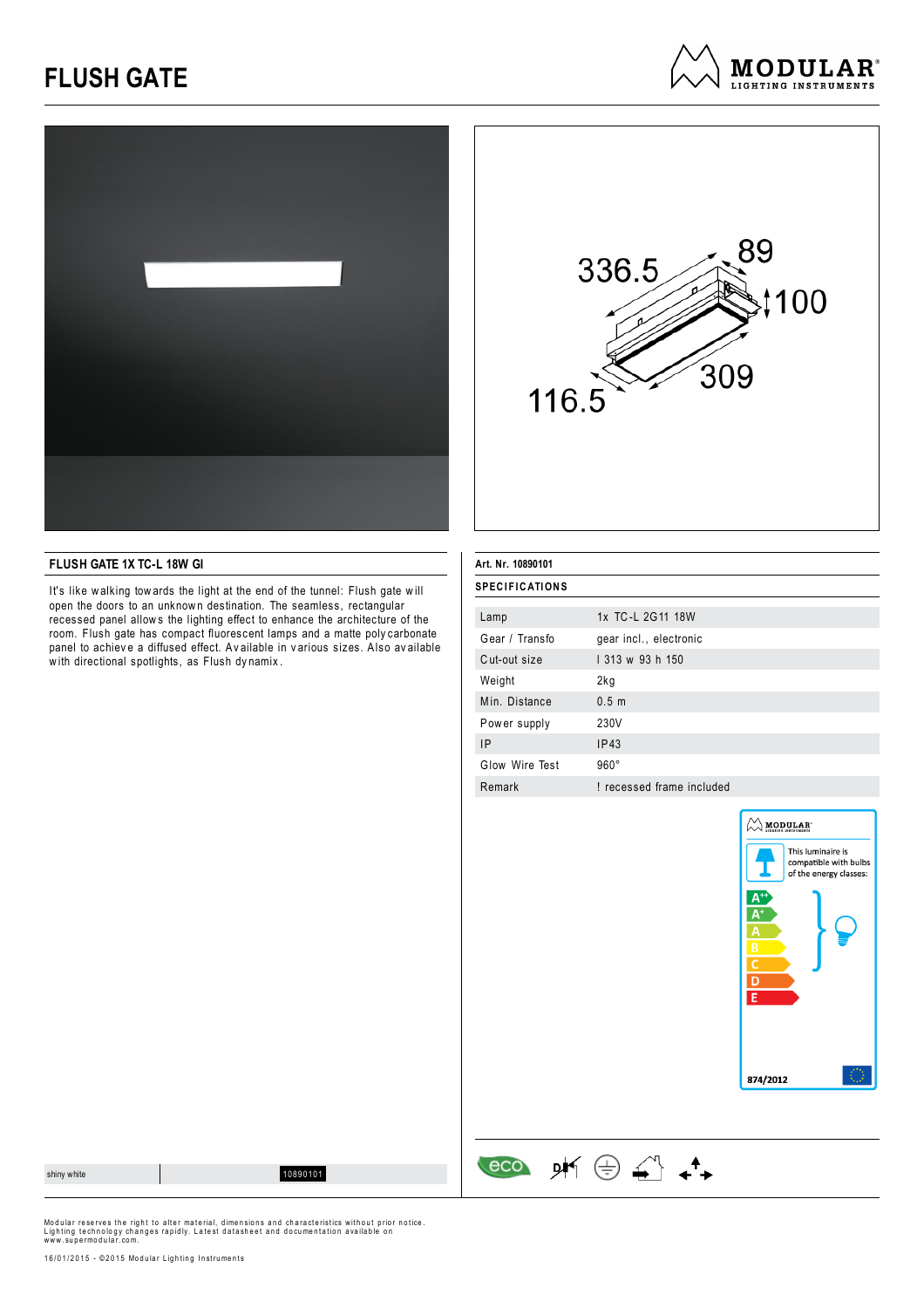# **FLUSH GATE**





#### **FLUSH GATE 2X TC-L 36W GI**

It's like walking tow ards the light at the end of the tunnel: Flush gate will open the doors to an unknown destination. The seamless, rectangular recessed panel allow s the lighting effect to enhance the architecture of the room. Flush gate has compact fluorescent lamps and a matte poly carbonate panel to achieve a diffused effect. Av ailable in v arious sizes. Also av ailable with directional spotlights, as Flush dynamix.

l.

| Art. Nr. 10890301                                                                                                                                   |                                                                                         |  |  |
|-----------------------------------------------------------------------------------------------------------------------------------------------------|-----------------------------------------------------------------------------------------|--|--|
| <b>SPECIFICATIONS</b>                                                                                                                               |                                                                                         |  |  |
| Lamp                                                                                                                                                | 2x TC-L 2G11 36W                                                                        |  |  |
| Gear / Transfo                                                                                                                                      | gear incl., electronic                                                                  |  |  |
| Cut-out size                                                                                                                                        | 1513 w 173 h 150                                                                        |  |  |
| Weight                                                                                                                                              | 4.12kg                                                                                  |  |  |
| Min. Distance                                                                                                                                       | 0.5 <sub>m</sub>                                                                        |  |  |
| Power supply                                                                                                                                        | 230V                                                                                    |  |  |
| IP                                                                                                                                                  | IP43                                                                                    |  |  |
| Glow Wire Test                                                                                                                                      | $960^\circ$                                                                             |  |  |
| Remark                                                                                                                                              | ! recessed frame included                                                               |  |  |
| MODULAR'<br>This luminaire is<br>compatible with bulbs<br>of the energy classes:<br>$\frac{\mathsf{B}}{\mathsf{C}}$ $\frac{\mathsf{D}}{\mathsf{E}}$ | This label is available in other languages:<br>http://supermodular.com/assets/TYPE4.pdf |  |  |
| 874/2012                                                                                                                                            |                                                                                         |  |  |
|                                                                                                                                                     |                                                                                         |  |  |

 $M\oplus A$ 

eco

Modular reserves the right to alter material, dimensions and characteristics without prior notice.<br>Lighting technology changes rapidly. Latest datasheet and documentation available on<br>www.supermodular.com.

13/03/2015 - ©2015 Modular Lighting Instruments



shiny white 10890301